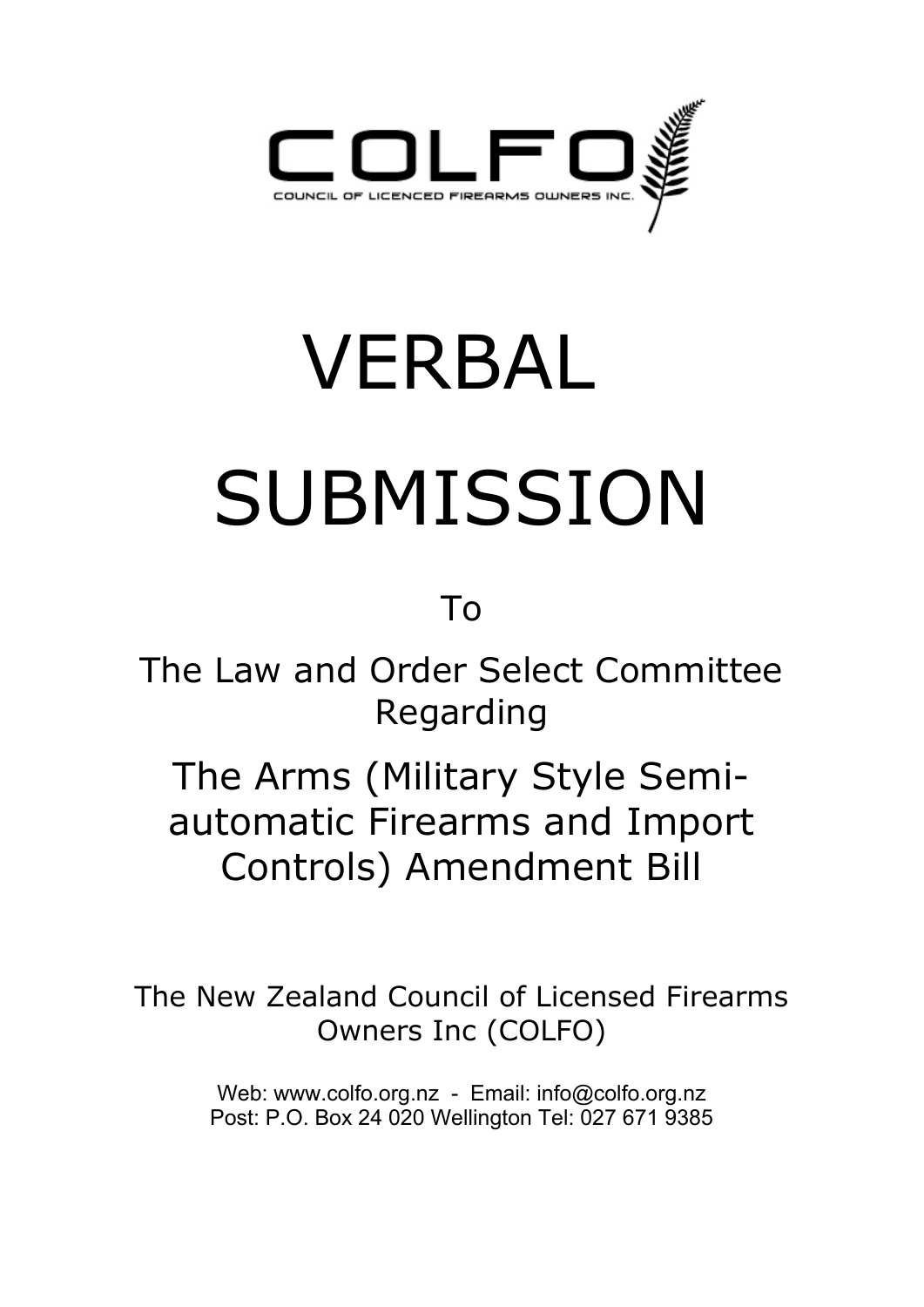## **NZ COUNCIL OF LICENSED FIREARMS OWNERS INC**

The New Zealand Council of Licensed Firearms Owners Inc (COLFO) was formed in 1996 by a meeting of the majority of New Zealand's major firearms user organizations.

The organization was formed for the following reasons:

- To represent the collective interests of members through the preservation of the rights and privileges of licensed firearms users and collectors, promote responsible gun ownership and act as a central reference point for government, police and the media;
- To be recognized as the collective organization whose views and opinions on firearms legislation and related matters are considered representative, authoritative and responsible;
- To affiliate firearms user groups and firearms related organizations which are supportive of the first objective and which collectively seek to advance that objective;
- To undertake such actions, research and inquiries that are necessary to achieve the first objective;
- To prepare and disseminate any information that would enhance the well being, rights and obligations of members.

#### **CURRENT: (COLFO)**

COLFO is the largest collective representation of firearms users in New Zealand. Our membership primarily consists of the individual members of the following national associations.

- The New Zealand National Rifle Association Inc
- The New Zealand Deerstalkers' Association Inc
- Pistol New Zealand
- The New Zealand Black Powder Shooters Federation Inc
- The New Zealand Antique and Historical Arms Association Inc
- International Military Arms Society Inc
- New Zealand Service Rifle Association Inc
- Sporting Shooters Association to New Zealand Inc

We are recognised as an NGO in Roster Consultative Status with the Economic and Social Council of the United Nations. In that capacity we nominated and support a serving Police Officer in bringing consistent firearms laws to the United Nations by contributing to the Coordinating Action on Small Arms, or CASA Program.

COLFO believes the foremost reasons for the success of New Zealand's Firearms legislation are:

- 1. Clear and easy to understand legislation focused on safety;
- 2. Licensing individual firearms users fit and proper person, fit and proper purpose;
- 3. Cooperation between firearms users with the licensing authority, New Zealand Police.

The current Board have a variety of skills and background. There are Company Directors, a CEO of a major National Shooting Organisation, a Financial Adviser, Auctioneer, Information Technology Consultant, Logistic Consultant, a Senior Medical Officer with a Regional Health Board, a Chemist, Firearms safety Officer and Firearms Retailer.

One third of them have either a background in either Military or Police.

They also have contributed with Voluntary services to such organisations as Victim Support, Air Training Corp, Army Reserves, International Standards Organisation, Community Alcohol and Drug Service as well as a number of Firearms related group. The Board members are volunteers giving many hours of time and expertise tot her benefit of their sport and interests.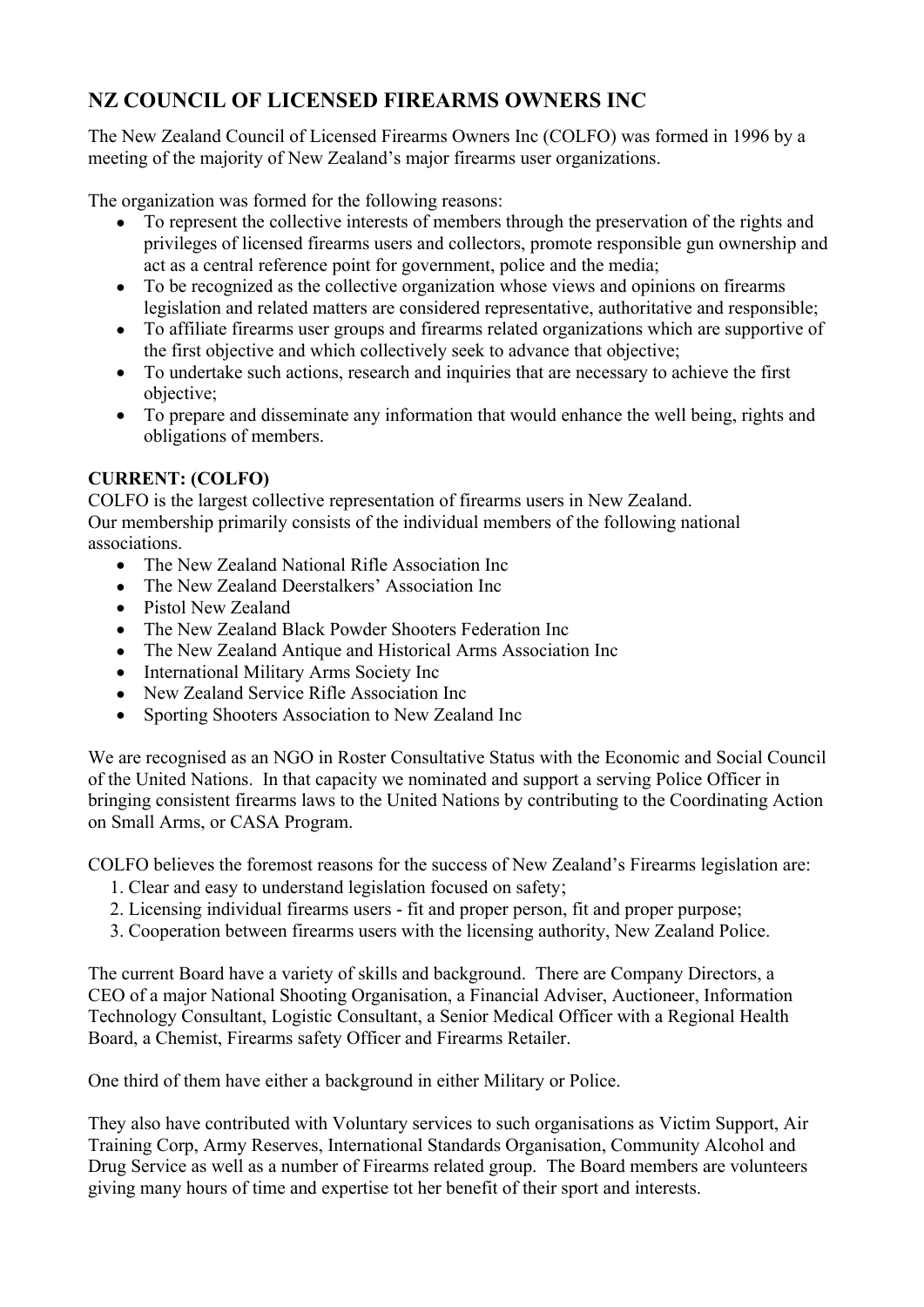Their interests in Firearms vary from Collectors to Competitor to Hunters, many have enjoyed a range of competitions and sports over the years. Most, if not all, have used airguns in either a competition or a training capacity.

COLFO was established as a resource to Firearms, group, Police and Government to access specialist firearms knowledge and ensure we continue to develop the best firearms laws in the world. One of my colleagues commented that the scandenavian approach to legislation is to take an issue the interested parties, allow them the time to consider all the alternatives and negotiate and agreed way forward, when this is found it is delivered to Government made into law then passed back to the interested groups who are directed the make it work.

This seems a logical approach because while an adviser can research a subject or issue the one who know the subtly of the issue best is the specialist who encounters it on a regular basis. This is then gets depth when a n umber of specialist bring their knowledge to solve a problem with the least amount of unintended consequence.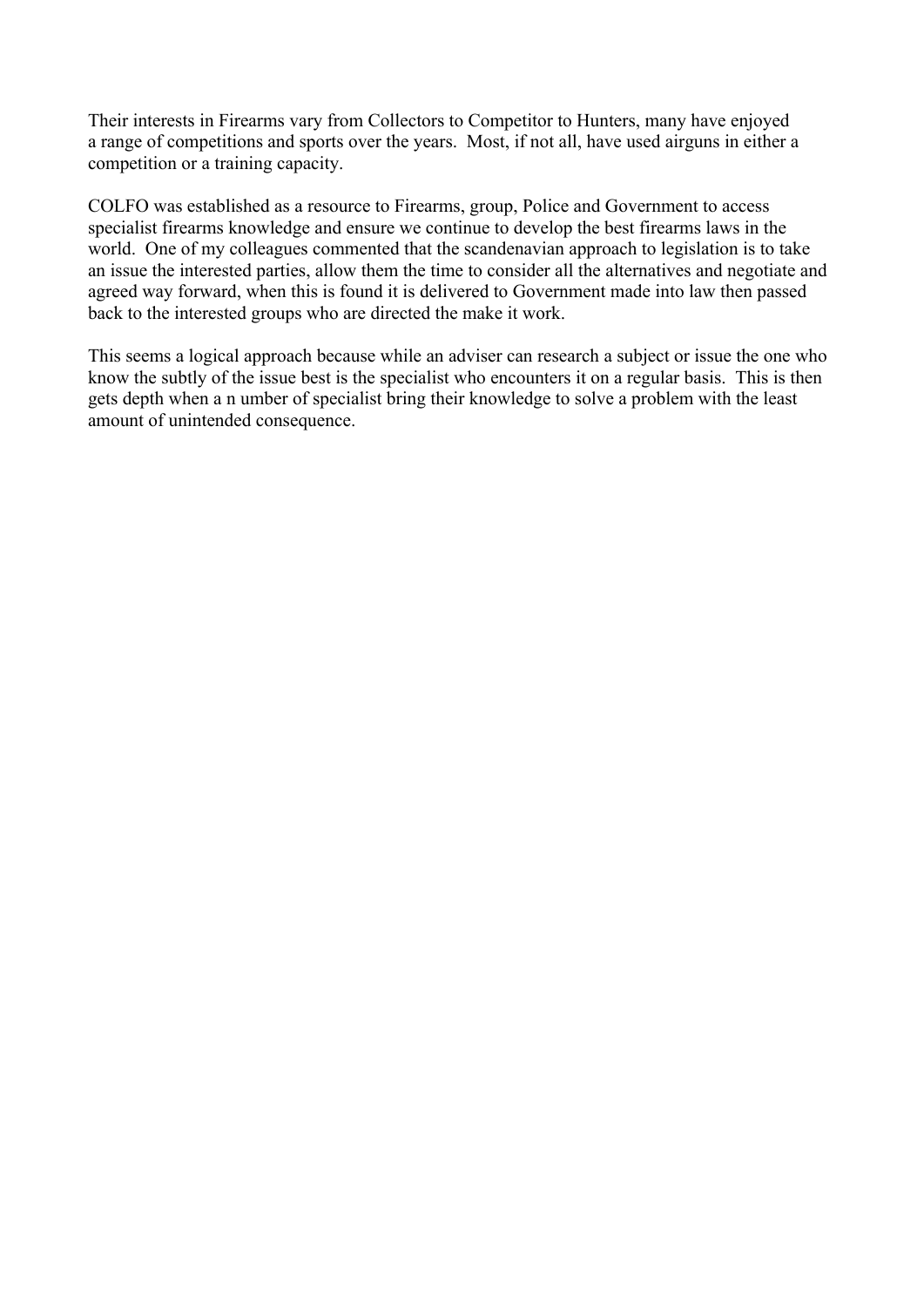### **General Observations of the Bills' ability to achieve objectives**

A. In regard to Military Style Semi Automatic Firearms, (MSSA) - "…to bring clarity to the definition of MSSAs so that Police can correctly identify firearms that should be categorised as MSSAs…", "…also a need to clarify the magazine capacity that qualifies as a MSSA."(RIS)

We understand this change is as a result of interpretation of existing laws not as a result of new risks being considered or crimes committed. The issues raised are not new and were referred to in the 1992 amendment as well as the Thorpe report.

- 1. COLFO believes any change to the legislation should be restricted to defining clearly what the 1992 parliament intended and or what this committee and this parliament now intends to be the meaning of 'Free-standing Military Pattern Pistol Grip' ie**,** easy to understand legislation.
- 2. COLFO believes it would be more practical and easier to understand if Sporting Semi automatics were limited to 10 Rounds or less and Military Semi Automatics were increase to more than 10 rounds.

B. In regard to airguns that look like real pistols – "…to reduce the risk to public safety associated with the import of airguns that replicate pistols, MSSAs and restricted weapons.", and "...to align the treatment of all airguns used in milsim sports with the treatment of other airguns in the Arms Act to better reflect their reduced ability to cause harm."(RIS)

While we understand the concern with regard to Police callouts for incidents involving airguns we do not believe the amendment offered will achieve the objective in relation to reducing the risk to public safety.

- 1. COLFO is concerned that no evidence of the operational justification offered for the amendment other than anecdotal that is of such a small number that could be considered within the margin for error for the specified airguns in relation to the total number of airguns in circulation. It is also worth noting that while there are around 1000 reported violent crimes each week valuable time and resources have been used to justify changes based or an estimated 1 non violent call out each week where there in fact may have been no crime committed.
- 2. COLFO is concerned that the full impact of this these regulations have not been considered in preparation, we have estimated the financial impact in our submission.
- 3. COLFO is concerned that the objectives of the amendment will not be met by the suggested changes, we have outline why in our submission.